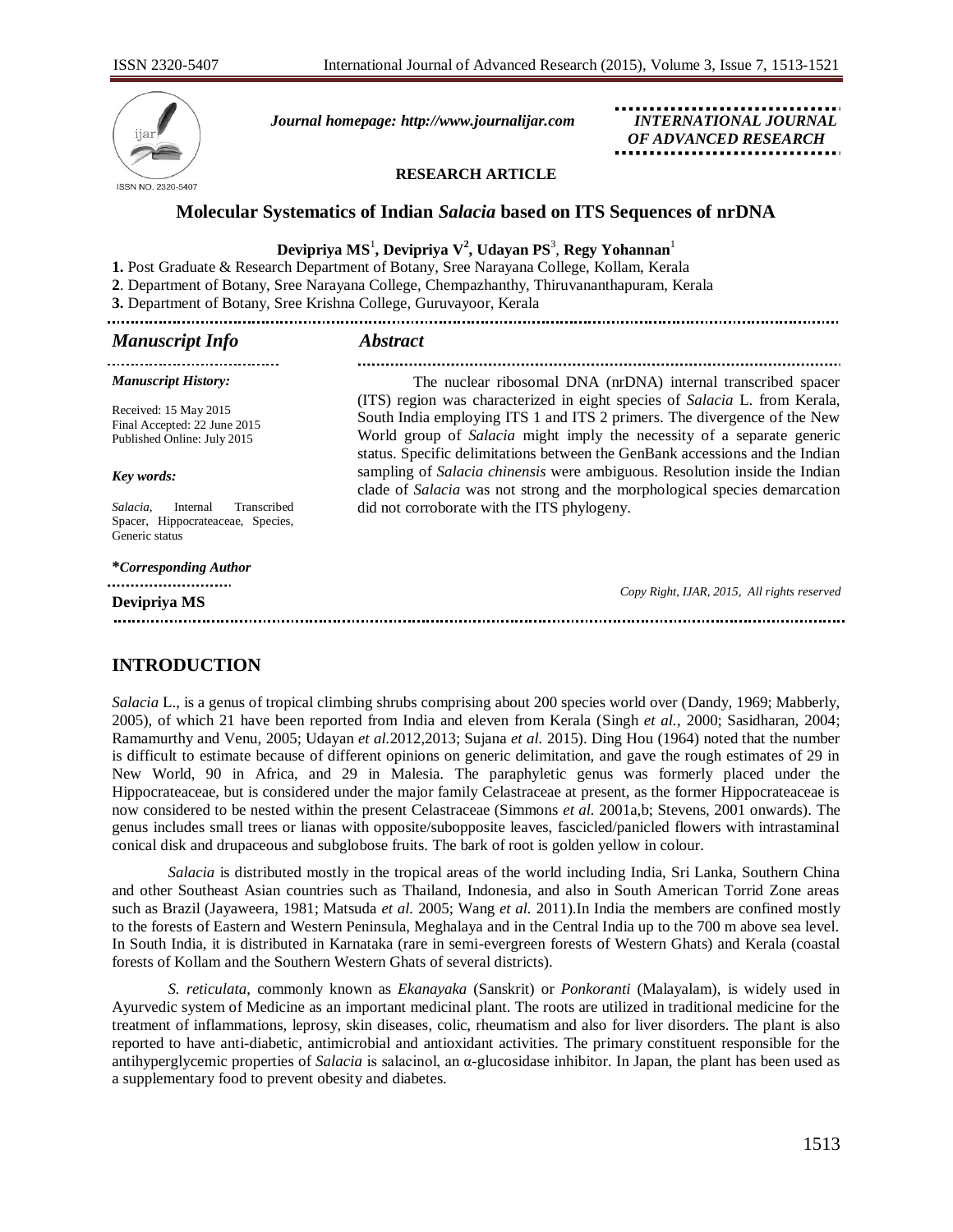The eleven species of the genus reported from Kerala include *S. agasthiamalana* Udayan, Regy Yohannan & Pradeep *sp. nov., S. beddomei* Gamble, *S. brunoniana* Wight & Arn., *S. chinensis* L., *S. fruticosa* Heyne ex Lawson, *S. macrosperma* Wight, *S. malabarica* Gamble, *S. oblonga* Wall. ex Wight & Arn., *S. reticulata* Wight, *S. vellaniana* Udayan, Yohannan & Pradeep *sp.nov.*, and *S. wayanadica* Sujana, Nagaraju, Ratheesh & Anil Kumar (Singh *et al.*, 2000; Sasidharan, 2004; Ramamurthy and Venu, 2005;Udayan *et al.* 2012,2013; Shareef and Santhosh Kumar, 2013; Sujana *et al.* 2015). Of these, the occurrence of *S. reticulata* in India is currently doubtful (Udayan and Pradeep, 2012). The Foundation for Revitalization of Local Health Traditions (FRLHT), Bengaluru, have listed *S. oblonga* as vulnerable and *S. reticulata* as endangered in Karnataka, but have shown that data from Kerala was deficient (Ravikumar and Ved, 2000).

Although the chloroplast gene *rbcL* has been utilized for tackling plant phylogenetic controversies at higher taxonomic levels (Chase *et al.*1993; Qui *et al.* 1998), the *nr*DNA ITS region is being increasingly depended upon to resolve inter-generic and inter-specific phylogenetic concerns (Baldwin, 1992; Soltis *et al.* 1996). The internal transcribed spacers (ITS) of the ribosomal DNA repeats, ITS 1 and ITS 2 regions have been successfully engaged in the phylogenetic studies of several genera including *Peonia* (Sang *et al.* 1995), *Kalmia, Leiophyllum, Loiseleuria*etc. (Kronand King, 1996). This region is fast-evolving and serves as a method of direct DNA sequence analysis for detecting reticulate phenomena which would be appropriate for subgeneric or subspecific cladistic studies (Gaut *et al.* 2000).

Simmons *et al.* (2001b) studied the phylogeny of the Celastraceae using 26S nuclear ribosomal DNA, phytochrome B, *rbcl, atpB* and morphological markers. They have opined that "*Salacia,* as currently defined, is not supported as a natural group and needs to be broken up into additional segregate genera, or the segregate genera need to be reduced to *Salacia*"*.* Although eleven species of *Salacia* have been reported from Kerala, only eight are correctly identified – the status of the remaining three as well as the genetic relationship between all the eight species remains to be addressed using molecular tools. It is in this context that the present study is initiated to gather information regarding the systematic and phylogenetic relationships between the members of *Salacia* from Kerala using ITS markers and to compare these observations with the molecular data on taxa belonging to same or related genera from other parts of the world.

# **Materials and Methods**

### **Taxon sampling**

Eight species of *Salacia* L.from Kerala, South India, corresponding to 4% of the total 200 species of the genus reported globally, were included in the present study. Author citations are given in Table-1 and are from here onwards not included in the text. These eight species of *Salacia* obtained by the complete sampling of the Kerala state, together represent one-third of the Indian members and reflect almost the entire morphological diversity present within the genus. Majority of them are endemic to the Western Ghats of Kerala except *S. chinensis* and *S. oblonga*. The voucher specimens of the taxa collected have been deposited in SNCH and MH herbaria. Species of the genera *Pristimera, Apodostigma, Hippocratea, Helictonema, Tontelea, Peritassa* and *Cheiloclinium* were also included in the analyses, since according to previous works (Simmons *et al.* 2001a,b; Coughenour *et al*. 2010,2011), the genus *Salacia* is non-monophyletic and hence splits into several clades leading to the necessity of including all the sister genera belonging to Salacioideae and Hippocrateoideae. *Lophopetalum* and *Kokoona* species are included as outgroups following the work of Robson (1965), Savolainen *et al.* (2000) and Simmons *et al.* (2001b). A total of 43 DNA sequences representing the main Salacioideae and Hippocrateoideae were included in the analyses.

## **DNA extraction, amplification, and sequencing**

Genomic DNA was extracted using a DNeasy Plant Mini Kit (Qiagen, Amsterdam, The Netherlands). DNA amplification and sequencing of the ITS region was performed using the primers ITS 1 and ITS 2 (White *et al.* 1990). The polymerase chain reaction (PCR) was performed with standard methods using AccuPower HF PCR premix (Bioneer, Daejeon, Korea) in 20 μl volumes containing 2 μl of 10X buffer, 300 μMdNTPs and 1 unit of HF DNA polymerase. To this 1 μl of a 10 pM solution of each primer, 1 μl of genomic DNA and distilled water were added to make a total volume of 20μl. PCR amplification was performed with 40 cycles (denaturation for 1 min at 94°C, annealing for 1 min at 49°C and 1 min of extension at 72°C followed by a last cycle of final extension for 5 min at 72 °C). PCR products were checked for the presence of appropriate bands on a 0.8 % agarose gel, purified,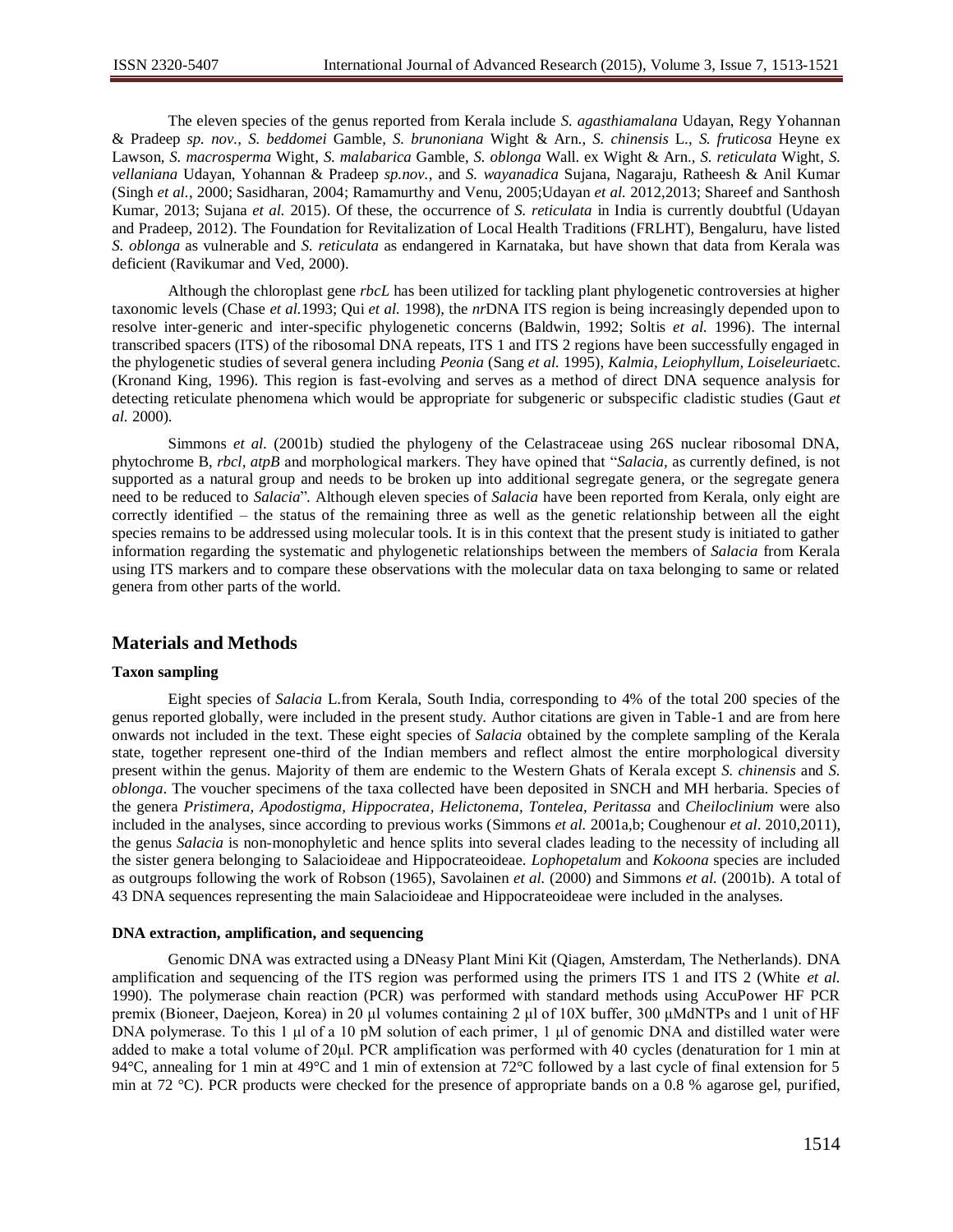and sequenced at Ocimum Biosolutions, Hyderabad, India and Macrogen, Korea. Sequences comprised of ITS 1, 5.8S and ITS 2 regions. Forward and reverse sequences were edited and assembled using the computer program Codon-Code Aligner vers. 3.7.1 (2002–2009, Codon code corp.) and DNA Baser (vers. 3) (2011). All sequences will be deposited in GenBank (Table 2). The experimental work related, with the DNA extraction, amplification and sequencing were carried out in the Plant Systematics Laboratory, Department of Botany, University of Delhi.

#### **Phylogenetic analyses**

A total of 43 nucleotide sequences (including all outgroups) were aligned using Clustal X vers. 2.0.11 (Thompson *et al.* 1997) followed by manual adjustments in Clustal W (Thompson *et al.*1994) and Mesquite (v. 2.72). All positions containing gaps and missing data were eliminated. Phylogenetic analyses were done using Bayesian (Maximum Posterior Probability, MPP), Maximum Parsimony (MP), and Neighbor-Joining (NJ) methods. Bayesian analyses were done using Mr Bayes 3.1 (Huelsenbeck and Ronquist, 2001; Ronquist and Huelsenbeck, 2003). The best-fit model was determined using Model Test vers. 0.1.1 (Posada, 2008; Guindon and Gascuel, 2003) by the Akaike Information Criterion (AIC) and the maximum likelihood method. It was found to be GTR+G with the lowest AIC score and highest log-likelihood score. Parameters for the evolutionary model were set to default and the state frequency parameter for stationary nucleotide frequency of the rate matrix was fixed. The number of chains was set to four with three heated and one cold chain. Two runs were executed in parallel. Analyses were run for 500,000 generations until stationarity (Standard deviation below 0.01). In each run, trees were sampled every 100 generation with a sample frequency of 100. The parameters were summarized after excluding 25% of the samples (sump burnin command) based on the inspection of log-likelihoods of sampled trees after stationarity. The Potential Scale Reduction Factor (a convergence diagnostic) approached 1.0 for all the parameters suggesting good sampling from the posterior probability distribution with no spread. Trees were summarized by the sumtburnin command yielding a cladogram showing posterior probabilities and clade credibility for each split and a phylogram with mean branch lengths. The following criteria were used to evaluate the pp's: 0.50–0.80, low; 0.81–0.94, moderate; 0.95– 1.0, strong.

Phylogenetic analyses by MP (Fitch, 1971; Swofford, 1996) and NJ (Saitou and Nei, 1987) methods were conducted using MEGA vers. 5 (Tamura *et al*. 2011). The best-fit molecular model was GTR+G, but because the parameters required to set this model were not available in MEGA5, the nearest model, i.e., Kimura-2-parameter was used to compute pairwise distances for NJ analyses. The MP analyses were done using the close-neighbor-interchange algorithm with search level one in which ten initial trees were obtained with the random addition of sequences (10 replicates). Positions containing gaps and missing data were eliminated from the dataset (complete deletion option) in both MP and NJ analyses. Relative support for the clades recovered was assessed via bootstrap analyses using 10,000 replicates in both analyses. The following criteria were used to assess bootstrap support percentages (BP): 50–70 %, low; 71–84 %, moderate; 85–100 %, strong. The results of MP and NJ analyses are congruent with those from Bayesian analyses.

Maximum likelihood (Felsenstein, 1973) analyses of nucleotide characters from each of the molecular data matrices were performed as not infallible (Gautand Lewis, 1995; Siddall, 1998; Sanderson and Kim, 2000) tests for long-branch attraction (Felsenstein, 1978). Likelihood analyses were conducted using RaxMl v. 3.1 (Silvestro and Michalak, 2012). Optimal likelihood trees were searched for using 1000 independent searches starting from randomized parsimony trees with the GTR+GAMMA model and four discrete rate categories and a 1000 bootstrap replicates. Likelihood BS analyses were conducted with at least 1000 replicates with ten searches per replicate and the bipartitions tree was analysed in Figtree v 1.3.1 (Rambaut, 2010).

#### **Observations**

#### **Characteristics of the ITS region in Salacioideae and Hippocrateoideae**

The multiple alignment of the ITS region (with 5.8S) comprised a total of 883 sites including INDELS. Of the total aligned sites, the ITS1 region contained 183 variable and 194 conserved sites, while the ITS2 region contained 209 variable and 111 conserved sites; 152 and 173 sites were potentially informative in ITS1 and ITS2 regions respectively. The 5.8S region is similar in size  $(\sim 160bp)$  in all the taxa with no gaps involved to align the sequences. A high proportion of sites are conserved in 5.8S region (77.5 %). The overall mean pairwise distance is 0.105.

In the Bayesian analyses, a total of 11,000 trees were obtained from both the runs with 5,500 in each run. The 50% majority rule consensus trees resulting from the two searches are similar in topology (MPP tree) (Text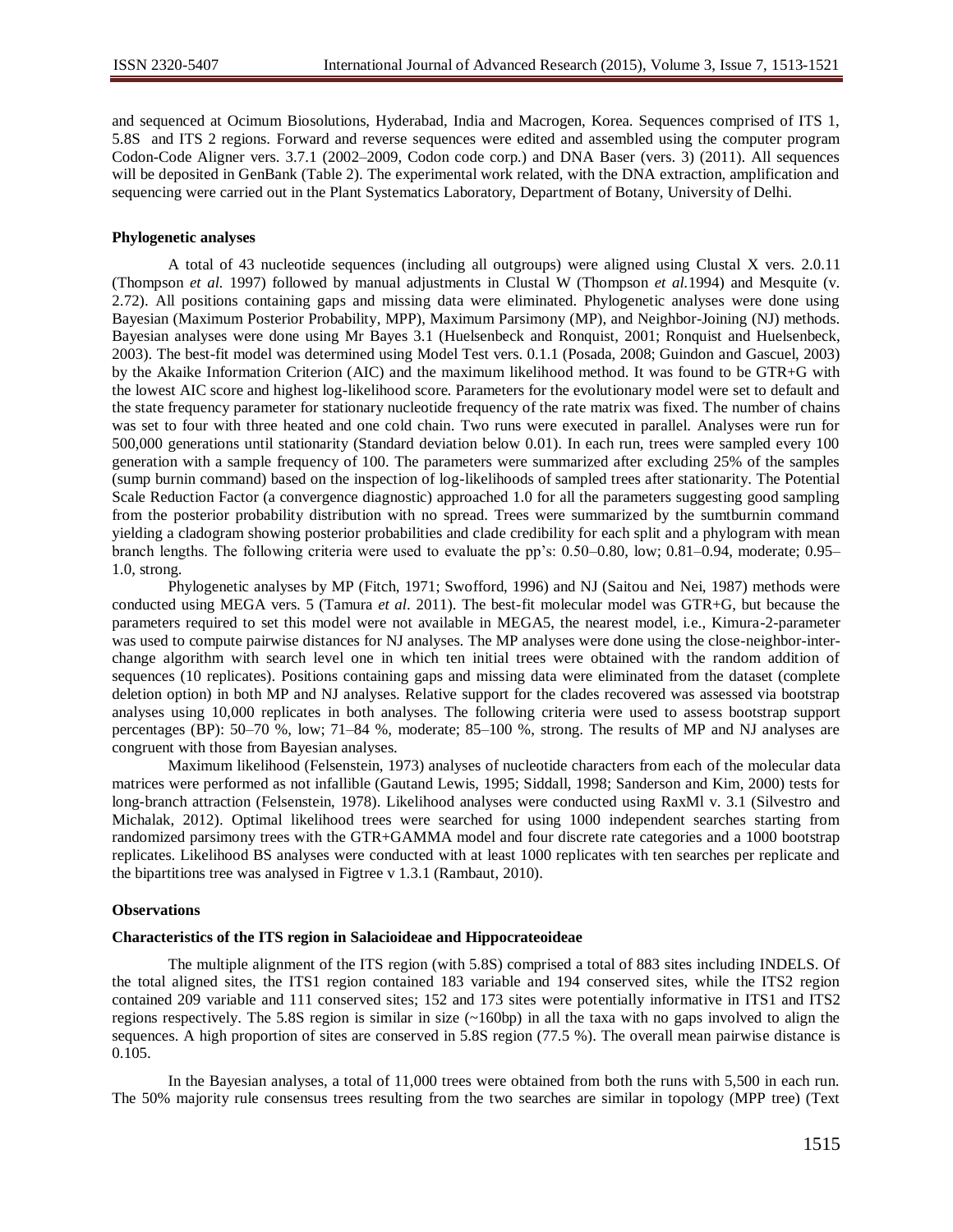Fig.1). The MP analyses recovered 248 equally most parsimonious trees with a tree length (TL) of 656, a consistency index (CI) of 0.59 and a retention index (RI) of 0.87. The bootstrap support for each clade is shown behind each branch in the ML tree, respectively (Text Fig.1). Similar results were obtained from the NJ analyses and MP and Bayesian analyses. The results from Maximum Likelihood analysis are described below, with remarks regarding parsimony, Bayesian and Neighbor joining analyses wherever necessary.

*Salacia* as a genus is non-monophyletic and is split into two major clades: A (41BS) and B (100 BS) (indicated in Text Fig.1). Clade B consists of all *Salacia* and clade A consists of *Salacia* with sister genera*Tontelea*, *Peritassa* and *Cheiloclinium*. The Indian members (55 BS) form a part of Clade B.

The species of *Salacia,* along with *Tontelea cylindrocarpa* were unambiguously resolved as a polyphyletic group (48 BS, Text Fig.1), with a poorly supported sister clade consisting of the species of *Peritassa* (100 BS) and which is in turn sister to *Cheiliclinium* (100 BS). The whole clade is sister to *S. arborea* (33 BS) and *S. nitida* (45 BS). *S. arborea* is a Brazilian species with crenate-serrate lamina, contracted or very short 2-4-flowered inflorescences with large flowers, measuring 1-1.5 cm across. The limited number of flowers on a very short inflorescence distinguishes this species from other members of the genus (Smith, 1940). The Indian members (except one) of *Salacia* form a moderately supported clade (55 BS) with one member viz., *S. agasthiamalana* sister to *S. chinensis* (98BS) and nesting out of the Indian clade.

In clade A, *S. elliptica* forms a sister group to *S.crassifolia* (94 BS). These two species form a sister group to *S. alwynii* and *S. grandiflora* (100 BS).

In clade B, there are three moderately supported sub-clades, one of them (pink colored), representing entirely the Indian collections, rest two sub-clades representing the GenBank collections and the non-Indian members (green and blue color). *S. chinensis* sampled from India forms a clade with other members viz., *S. oblonga*, *S. beddomei*, *S. vellaniana*, *S. macrosperma* etc. *S. chinensis* retrieved from GenBank forms a clade with *S. agasthiamalana* (80 BS).

The outgroups (*Kokoona* and *Lophopetalum*) make the subfamily Salacioideae and Hippocrateoideae strongly monophyletic. Some species of *Salacia* form a part of Salacioideae – clade A and others a part of clade B. The Hippocrateoideae form a well-supported sister group to the Salacioideae subfamily.

# **Table: 1 - Plant accessions, along with author citations used for the molecular systematic study of Indian** *Salacia***, related genera and the out-groups along with their distributional status, collection area and GenBank sequence**

| S.No.          | Taxa                        | <b>Voucher</b> | <b>Collection</b>  | <b>Distribution/Status</b> | <b>GenBank</b>  |
|----------------|-----------------------------|----------------|--------------------|----------------------------|-----------------|
|                |                             | number         | locality           |                            | sequence        |
| 1              | Salacia agasthiamalana      |                | Pongalppara,       | Endemic to Western         | We will deposit |
|                | Udayan, Regy Yohannan &     | S009 SNCH      | Agasthiamala       | Ghats of Kerala            | sequences in    |
|                | Pradeep sp. nov.            |                |                    |                            | GenBank         |
| $\mathfrak{p}$ | Salacia beddomei Gamble     | S001 SNCH      | Aralam             | <b>Endemic to Western</b>  |                 |
|                |                             | 171688 MH      |                    | Ghats of Kerala            |                 |
| 3              | Salacia chinensis L.        | S006 SNCH      | Vandanam,          | Indo-Malesia               |                 |
|                |                             |                | Alappuzha          |                            |                 |
| 4              | Salacia fruticosa Heyne ex  | S002 SNCH      | Nedumangad,        | <b>Endemic to Western</b>  |                 |
|                | _awson                      | 171689 MH      | Thiruvananthapuram | Ghats of Kerala            |                 |
| 5              | Salacia macrosperma Wight.  | S003 SNCH      | Kakayam            | <b>Endemic to Western</b>  |                 |
|                |                             | 171690 MH      |                    | Ghats of Kerala            |                 |
| 6              | Salacia malabarica Gamble   | S004 SNCH      | Kuruva Island,     | <b>Endemic to Western</b>  |                 |
|                |                             | 171691 MH      | Wyanad             | Ghats of Kerala            |                 |
| 7              | Salacia oblonga Wall.ex.    | S005 SNCH      | Kakkayam           | India and Sri Lanka        |                 |
|                | Wight & Arn.                | 171692 MH      |                    |                            |                 |
| 8              | Salacia vellaniana Udayan,  |                | Vellanipacha,      | <b>Endemic to Western</b>  |                 |
|                | Yohannan & Pradeep sp. nov. | S008 SNCH      | Thrissur           | Ghats of Kerala            |                 |
|                |                             |                |                    |                            |                 |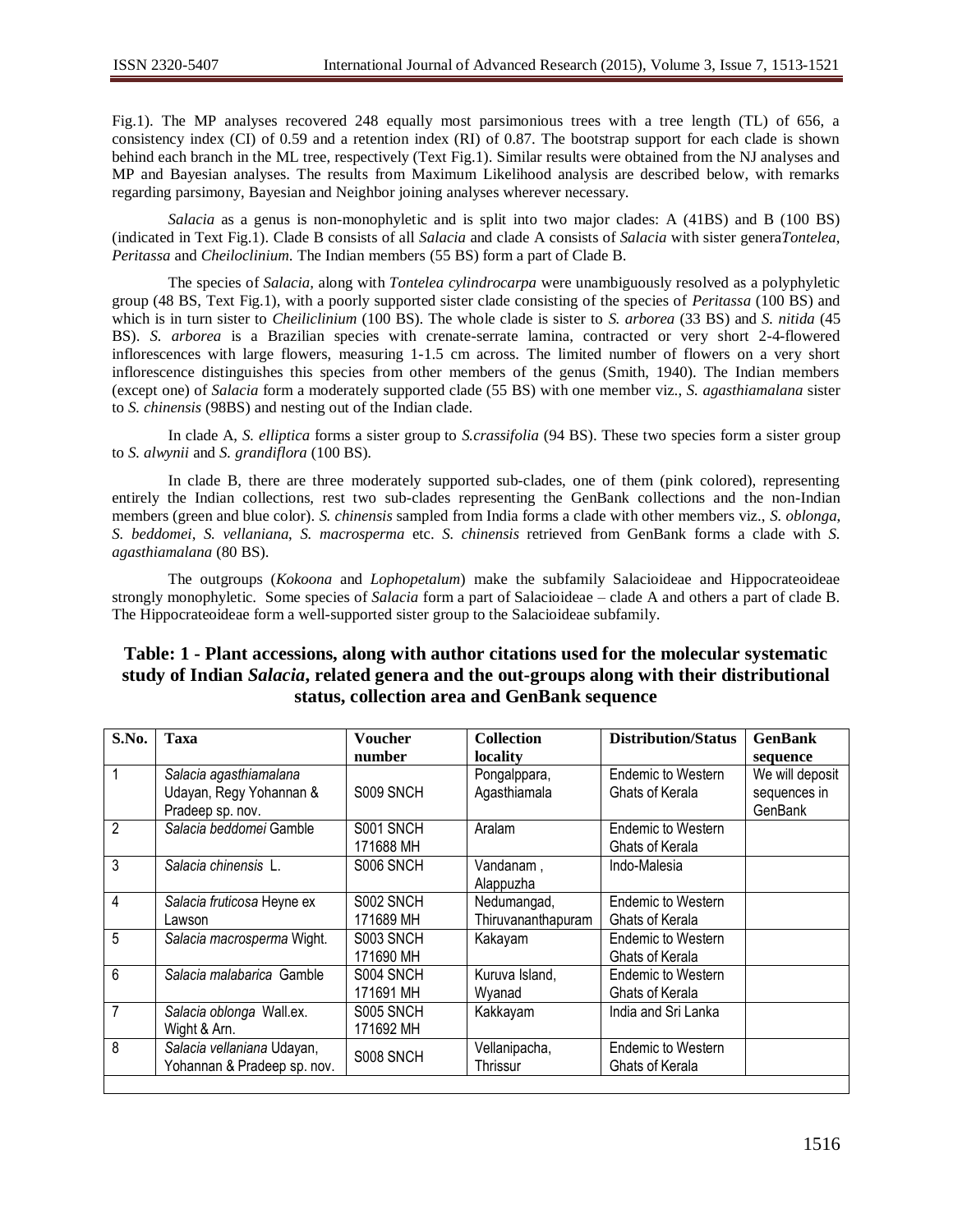| <b>Sequences retrieved from Gen Bank</b> |                          |                                      |                          |                          |          |
|------------------------------------------|--------------------------|--------------------------------------|--------------------------|--------------------------|----------|
| 9                                        | Salacia krigsneri        | JA Lombardi<br>6687(HRCB)            | Linhares, Brazil         | South America            | HM230112 |
| 10                                       | Salacia cordata          | JA Lombardi 6352<br>(HRCB)           | <b>Brazil</b>            | South America            | FJ705521 |
| 11                                       | Salacia grandiflora      | JA Lombardi 6851<br>(HRCB)           | <b>Brazil</b>            | South America            | HM230111 |
| $\overline{12}$                          | Salacia elliptica        | JA Lombardi 6121<br>(HRCB)           | <b>Brazil</b>            | South America            | FJ705524 |
| $\overline{13}$                          | Salacia crassifolia      | JA Lombardi 6206<br>(HRCB)           | <b>Brazil</b>            | South America            | FJ705522 |
| 14                                       | Salacia alwynii          | JA Lombardi 6333<br>(HRCB)           | <b>Brazil</b>            | South America            | FJ705520 |
| 15                                       | Salacia arborea          | MW Chase 2096<br>(K)                 | Bogor, Indonesia         | South East Asia          | FJ705531 |
| 16                                       | Salacia nitida           | J Munzinger &<br>Karomoko 14<br>(BH) | <b>Ivory Coast</b>       | <b>West Africa</b>       | FJ705528 |
| 17                                       | Salacia chinensis        | AJ Ford 5550<br>(BRI)                | Australia                | Australia                | HM230110 |
| 18                                       | Salacia erythrocarpa     | AJ Ford 5000<br>(BRI)                | Australia                | Australia                | FJ705525 |
| 19                                       | Salacia disepala         | <b>WWC 1896 (BRI)</b>                | Australia                | Australia                | FJ705523 |
| $\overline{20}$                          | Salacia gerrardii        | RH Archer 2121<br>(PRE)              | South Africa             | South Africa             | FJ705526 |
| $\overline{21}$                          | Salacia madagascariensis | RH Archer et al.<br>2919 (CS)        | Madagascar               | South East Africa        | FJ705527 |
| $\overline{22}$                          | Salacia aff obovata      | RH Archer et al.<br>3791             | Madagascar               | South East Africa        | JX203483 |
| 23                                       | Salacia sp.              | RH Archer et al.<br>3040 (CS)        | Madagascar               | South East Africa        | FJ705530 |
| $\overline{24}$                          | Salacia owabiensis       | J Munzinger &<br>Karomoko 17<br>(BH) | <b>Ivory Coast</b>       | <b>West Africa</b>       | FJ705529 |
|                                          | <b>Related genera</b>    |                                      |                          |                          |          |
| 25                                       | Cheiloclinium belizense  | J Meave & A<br>Howe 1435 (MO)        | <b>Belize</b>            | <b>Central America</b>   | FJ705510 |
| $\overline{26}$                          | Cheiloclinium cognatum   | JA Lombardi 6238<br>(HRCB)           | <b>Brazil</b>            | South America            | FJ705511 |
| 27                                       | Tontelea cylindrocarpa   | C Feuillet et al<br>10191 (F)        | French Guiana,<br>France | South America            | FJ705534 |
| 28                                       | Peritassa hatschbachii   | JA Lombardi 7015<br>(HRCB)           | Brazil                   | South America            | FJ705516 |
| 29                                       | Peritassa laevigata      | JA Lombardi 6532<br>(HRCB)           | <b>Brazil</b>            | South America            | FJ705518 |
| 30                                       | Peritassa campestris     | JA Lombardi 6210<br>(HRCB)           | <b>Brazil</b>            | South America            | FJ705515 |
| 31                                       | Tontelea micrantha       | JA Lombardi 6442<br>(HRCB)           | <b>Brazil</b>            | South America            | FJ705535 |
| 32                                       | Helictonema velutinum    | <b>TB Hart 1580</b><br>(MO)          | Zaire, Congo             | Central Africa           | HM230126 |
| 33                                       | Pristimera nervosa       | J Schunke 4073<br>(MO)               | Peru                     | Western South<br>America | HM230144 |
| 34                                       | Hippocratea volubilis    | JF Castrejon et al                   | Mexico                   | North America            | HM230127 |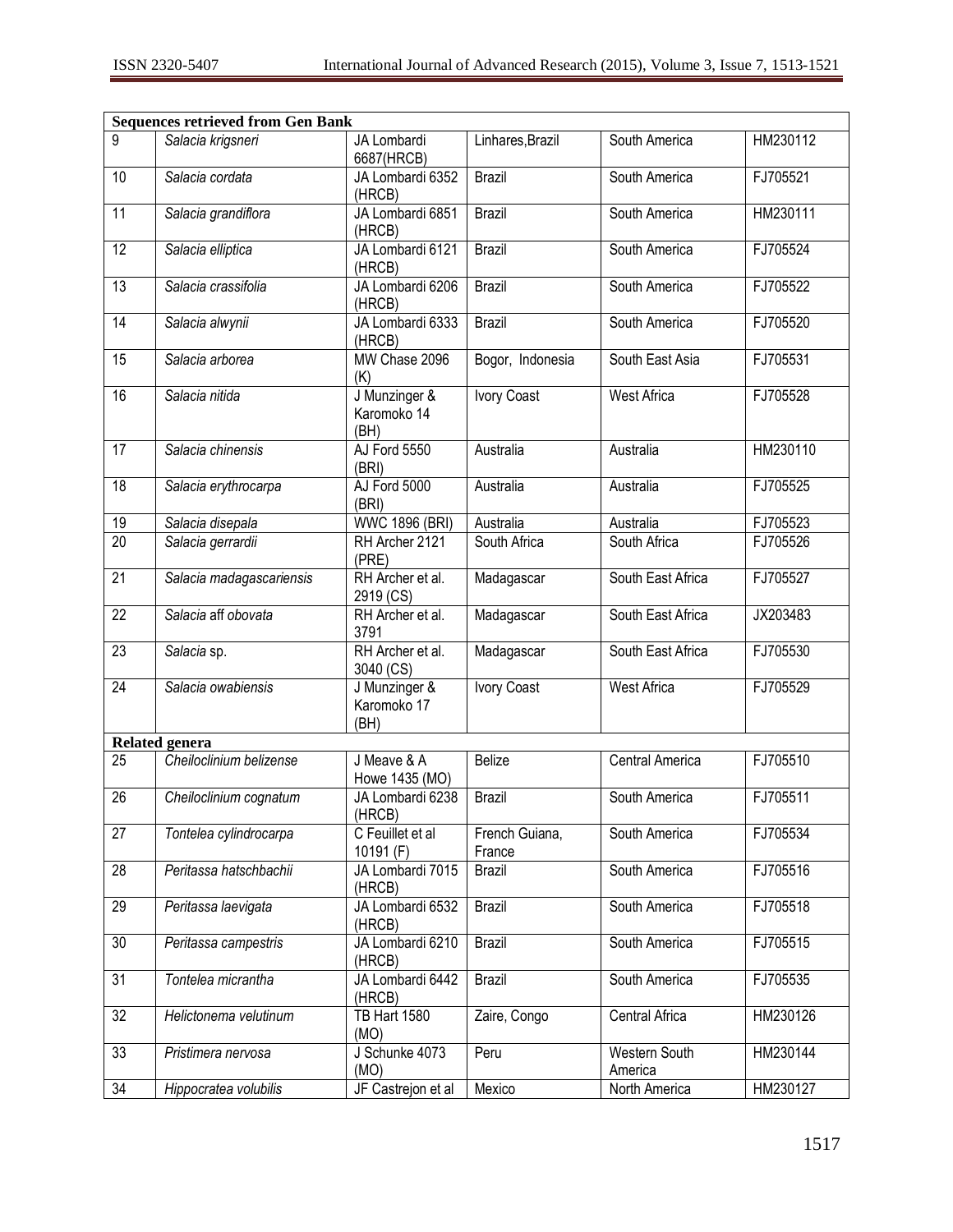|                  |                         | 949 (MO)           |                  |                 |          |  |
|------------------|-------------------------|--------------------|------------------|-----------------|----------|--|
| 35               | Pristimera preussii     | D Harris 4969 (E)  | Central African  | Central Africa  | HM230145 |  |
|                  |                         |                    | Republic         |                 |          |  |
| 36               | Apodostigma pallens     | Sango et al. ML-   | Mali             | West Africa     | HM230115 |  |
|                  |                         | 168 (K)            |                  |                 |          |  |
| <b>Outgroups</b> |                         |                    |                  |                 |          |  |
| 37               | Kokoona sp.             | MW Chase 2092      | Bogor, Indonesia | South East Asia | FJ705512 |  |
|                  |                         | (K)                |                  |                 |          |  |
| 38               | Lophopetalum arnhemicum | W Price s.n. (BRI) | Australia        | Australia       | FJ705514 |  |

# **Discussion**

The Celastraceae *sensu lato*, (including Hippocrateaceae *de Jussieu,* 1811), commonly referred to as the bitter-sweet family or staff-tree family, are largely a pantropical family of herbs, woody lianas, shrubs, and trees with a Gondwanian distribution. The wide variation observed in stamen, fruit, and seed characters of the members has been used to subdivide the family taxonomically. The family includes several economically important taxa such as *Catha edulis* (*Kat* or *Khat*) which contains cathinone in its tender leaves which upon chewing induces amphetamine-like effects in humans (Hassan *et al.* 2002). They are also drunk as tea for their stimulant properties in northeastern Africa, the Arabian Peninsula, and Madagascar (Getahun and Krikorian, 1973). *Euonymus, Celastrus* and *Paxistima,* are widely cultivated as ornamentals. Members of the family exhibit substantial variation in stamen, fruit, and seed characters that have been used as the main bases for subdividing the family taxonomically.

The paraphyletic ex-family Hippocrateaceae differs from the Celastraceae on account of its three stamens (rarely 2-5) *vs.* four or five (rarely 10) in the latter, filaments inserted inside the disk *vs.* at or below the margin of the disk, filaments often basally fused and recurved *vs .*free and incurved, and seeds exalbuminous *vs.* albuminous (Bentham and Hooker, 1862; Cronquist, 1981).Several others argued that the two families need to be merged as they differed from each other only in the place of insertion and number of the stamens (Smith and Bailey, 1941; Losener, 1942a,b). The Hippocrateaceae is now included in the Celastraceae as two sub-families: Salacioideae and Hippocrateoideae (Simmons and Hedin, 1999; Simmons *et al*., 2001a,b).Recent studies employing morphological and molecular markers corroborate this inclusion (Savolainen *et al.* 1997; Simmons and Hedin, 1999; Chase *et al.* 2000; Soltis *et al.* 2000; Simmons *et al.* 2001a,b; Simmons *et al.* 2009a,b; Coughenour *et al*. 2010,2011).

Simmons *et al.* (2001a,b) based on molecular cladistic analyses of the Celastraceae*,* came to a conclusion similar to the findings of Simmons and Hedin (1999) based on morphological data. In all these studies, the Salacioideae and the Hippocrateoideae were resolved as monophyletic groups independently. But the two subfamilies of the ex-Hippocrateaceae when considered together, did not resolve as a monophyletic group, and instead nested separately within Celastraceae. Thus the Hippocrateoideae and Salacioideae are a polyphyletic group derived from independent lineages of Celastraceae *sensu stricto*. This also exposes the artificial nature of Halle (1986, 1990)'s tribes. Halle had reduced the Salacioideae to a single tribe – the Salacieae and included it under the Hippocrateoideae. So at present, the Salacioideae exist as a separate subfamily in the Celastraceae (although not formally recognized yet as per Simmons and Hedin, 1999) and includes a single tribe - the Salacieae with six genera and 265 species (Coughenour *et al.* 2010, 2011).

Most species in Salacioideae are lianas with revolute stems or, more rarely, bushes or trees with opposite (less commonly, alternate) leaves; small, dichlamydeous, tetrameric or seldom pentameric and monoclonal flowers; bacciform fruits; and non-endospermic seeds (Smith, 1940). Salacioideae and Lophopetaleae, together with *Brassiantha* and *Sarawakodendron*, have also been inferred to be closely related in recent phylogenetic analyses. Using morphological characters, Simmons and Hedin (1999) inferred the relationships ((*Kokoona, Lophopetalum*) (*Brassiantha*((*Dicarpellum, Sarawakodendron*) ((Hippocrateoideae), (Salacioideae))))). Savolainen *et al.* (2000) inferred ((Hippocrateoideae) (*Lophopetalum, Salacia*)), but this inference of *Lophopetalum* and *Salacia* as more closely related than either is to Hippocrateoideae. It is confounded by problematic identification of the *Lophopetalum* voucher specimen (see methods section below) and is therefore doubtful. This problematic identification also underlies the inference by Simmons *et al.* (2001 b) that *Lophopetalum* is more closely related to Salacioideae than it is to *Kokoona*. Within Salacioideae, Simmons and Hedin (1999) inferred the relationships ((*Salacia*) ((*Cheiloclinium*), *Peritassa, Tontelea*)), albeit with Bremer (1988) support of only one for each clade. Simmons *et al.* (2001a,b) did not infer any relationships within Salacioideae with ≥50% bootstrap support.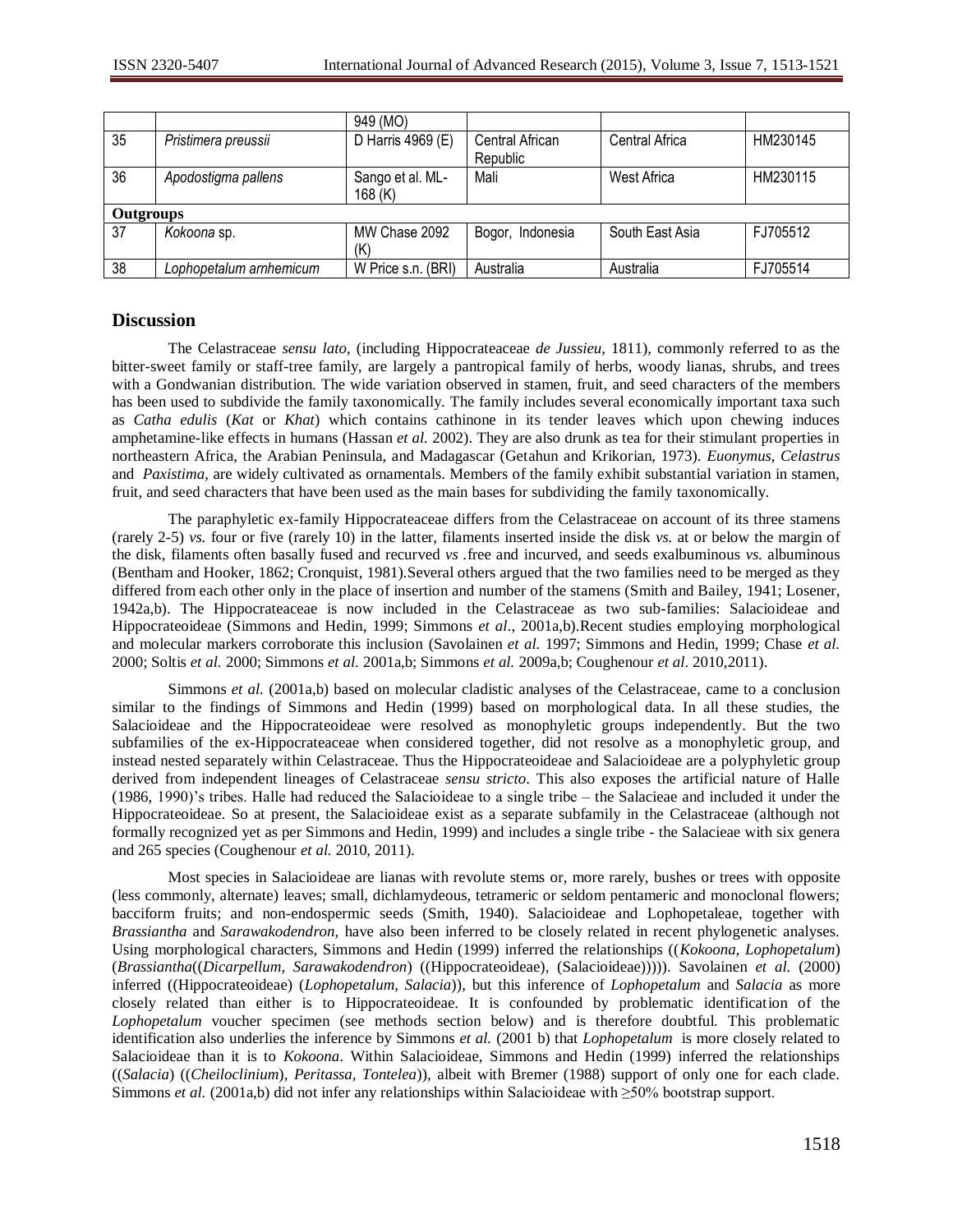## **Text Fig.1- Maximum Likelihood tree showing the bootstrap support along the branches with 1000 replicates and using GTR+G model of substitution**

(Colors in the clade indicate the geographic distribution of the personal Indian collections and those of the Gen Bank accessions. Colors of the taxa (red) indicate the Indian sampling from personal collections with their voucher numbers)



The Hippocrateoideae form a recognizably supported clade (100 BS) for which synapomorphies include presence of an annulus in the form of an internal margin around the pollen aperture (Lobreau-Callen, 1977), capsular fruits that part into mericarps and presence of a non-arillate basal seed wing. Potential wood-anatomy synapomorphies for Hippocrateoideae are thick bark often extending into the central wood, wide rayswith some greater than ten cells wide, absence of included phloem and loss of parenchyma like bands of thin- walled septate wood fibers (Mennega, 1997). This resolution of Hippocrateoideae has been supported in most phylogenetic studies which followed, thereby confirming the monophyly of Hippocrateoideae (Simmons and Hedin, 1999; Savolainen *et al*., 2000; Simmons *et al.*, 2001a,b; Coughenour *et al.* 2011). Fitch (1971) reported that the Hippocrateoideae is of Old World origin and this was followed by 3–5 successful radiations within the New World. This inference was confirmed by Coughenour *et al.* (2011) who did not observe any reversal from the New World to the Old World.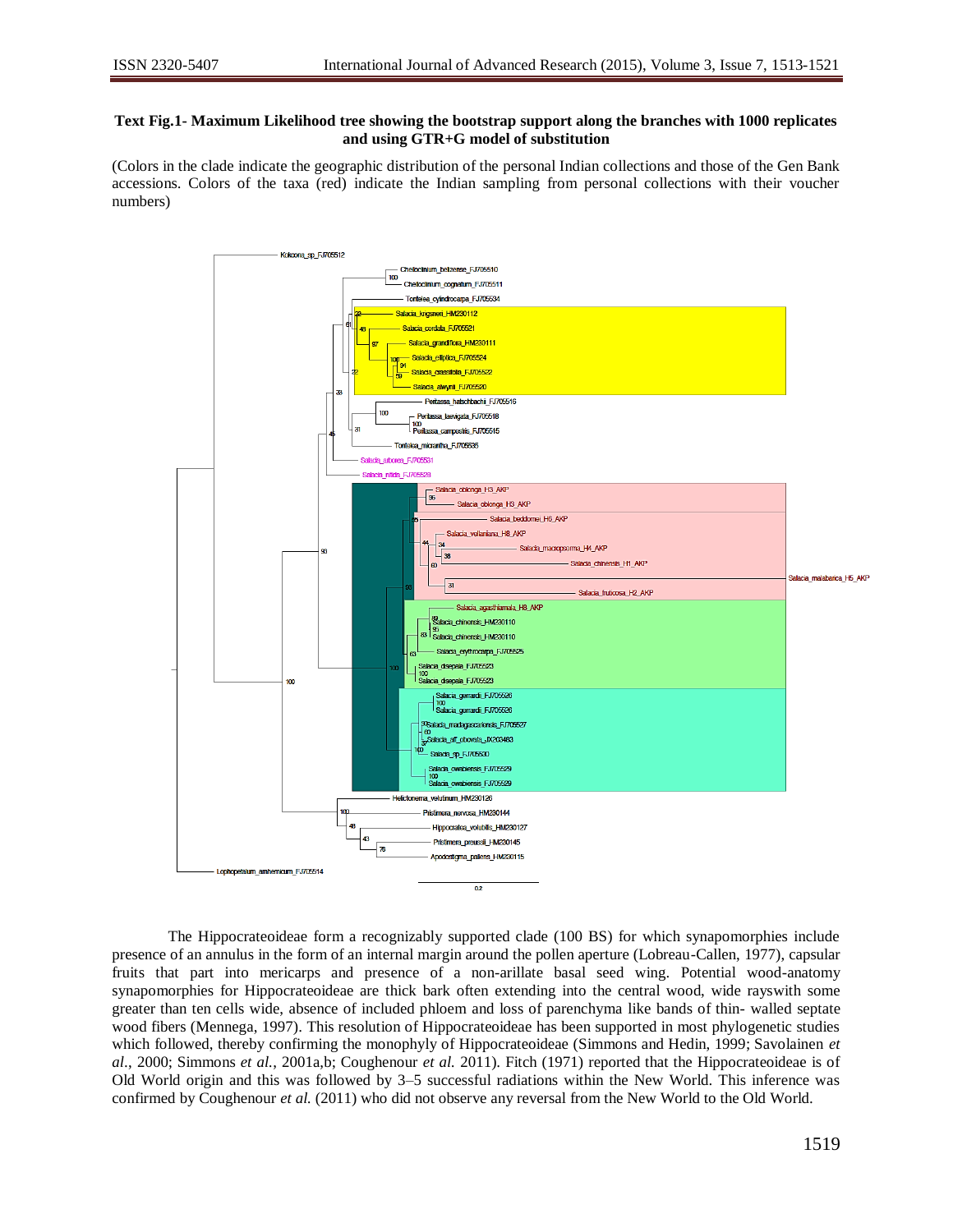Coughenour *et al.* (2010) had suggested that the Old World origin of Hippocrateoideae is consistent with the Old World origin of Salacioideae. The strongly supported monophyly of Salacioideae observed in the present study (Text Fig.1) corroborates results of previous phylogenetic analyses (Simmons and Hedin 1999; Simmons *et al.* 2001a,b; Coughenour *et al.* 2010) with the greater character and taxon sampling. Synapomorphies for Salacioideae include indehiscent drupaceous fruits with putative arils (or sarcotesta) in the form of mucilagenous pulp, thin bark, narrow rays, parenchyma-like bands of septate fibres and included phloem as concentric bands or isolated strands (Mennega, 1972,1997). Despite this monophyly, the generic delimitation of Salacioideae is at present a matter of much debateas there are conflicting reports ranging from one genus, *Salacia* (Peyritisch, 1878; Robson, 1965), to the current six genera (Mennega, 1997).

The Old World species of *Salacia* are known only from Asia and Africa. So, Miers (1872) omitted the term *Salacia* in his study on the New World American species of *Salacia* and included them under *Raddia*. But Smith (1940) failed to notice any dissimilarity between the 29 American species of *Raddia* studied by him and the Old World species of *Salacia*. Hence, he merged Mier's new world *Raddia* with the traditional Old World *Salacia.* But Ding Hou (1963) noted that the segregate genera of *Salacia* recognized by Smith (1940) were not ". . . based on fundamental characters." For example, *Dicarpellum,* originally described as a subgenus of *Salacia* (Loesener, 1907), was raised to the generic level by Smith (1941) who noted that the genus is not closely related to *Salacia.* Simmons and Hedin (1999)also made a similar observation in a cladistic analysis on 82 taxa belonging to Celastraceae*s.l.,* based on 69 characters from gross morphology, seed anatomy, seedling development, leaf anatomy, wood anatomy, pollen morphology and karyotype. This was supported by the 26S nrDNA tree and the *phyB* tree obtained from the molecular analyses conducted by Simmons *et al*. (2001a,b). Consequently, they observed that "*Salacia,* as currently defined, is not supported as a natural group and needs to be broken up into additional segregate genera".

The genus *Salacia* is non-monophyletic and the position of clade A members, the New World ones, seems to be uncertain and hence the genus needs a taxonomic revision and reinstating certain members to a new genus/subgenera, as done by Smith (1940) or adding them to the existing ones. The two polytomies within Salacioideae and our under sampling of *Salacia* (8 of about 200 species) complicate any efforts to recircumscribe *Salacia* into natural segregate genera.

The results from the current study corroborate with the previous works of Coughenour *et al.* (2010) on Salacioideae, with two distinct New world and Old world groups. The Indian members of the genus form a part of Old World, as expected. The morphological similarities which retain the Old World as a strong supported clade are:opposite coriaceous glabrous leaves, canaliculated petioles, small, fascicled or cymose flowers, three stamens with reflexed filaments often broadened towards the base, inserted on the intrastaminal, fleshy disk, 3-celled ovary partly or fully sunken in the disk with 2-8 axile ovules, simple umbonate stigma, baccate, sub-globose or elliptical fruits with seeds embedded in mucilaginous pulp.

None of the Indian members seem to share a strong support among itself, indicating a common origin and diversification of the common ancestor of the old world. The Indian clade is sister to the clade consisting of *S. agasthiamalana*, *S. chinensis*, *S. erythrocarpa* and *S. disepala* all of them sharing synapomorphies *viz*. woody shrubby or scandent habit, tendril-tipped branches, grooved petioles, inconspicuous [stipules,](http://keys.trin.org.au:8080/key-server/data/0e0f0504-0103-430d-8004-060d07080d04/media/Html/taxon/glossary.htm#Stipules) fleshy intrastaminal disk and baccate fruits. But these characters including others are shared by most other members of the genus. *S. agasthiamalana* and *S. chinensis* are sisters and share several characters, again in common with many other members of the group. The divergence observed between Indian clade and its sister clade might be attributed largely to differences at the molecular level, since they share most of the major characteristics of the group. *S. chinensis* sampled from Kerala state forms a non-monophyletic group with *S. chinensis* retrieved from GenBank. Possibly, either the identification of the GenBank accession is ambiguous or the Indian *S. chinensis* has to be reinstated to a new species.

# **Conclusions**

It is evident from the present study that *Salacia* is non-monophyletic and the New World group needs to be segregated into a separate genus. GenBank identity of *S. chinensis* is ambiguous or the Indian sampling of *S. chinensis* is supposedly a different species. Resolution inside the Indian clade of *Salacia* is not strong and hence nothing concrete can be concluded about the relationships within the Indian clade. The morphological characters used for delimiting the species are not corroborating with the ITS phylogeny. Analysis using more markers and sampling at a broader scale is needed to achieve a clearer resolution in the Indian *Salacia* clade.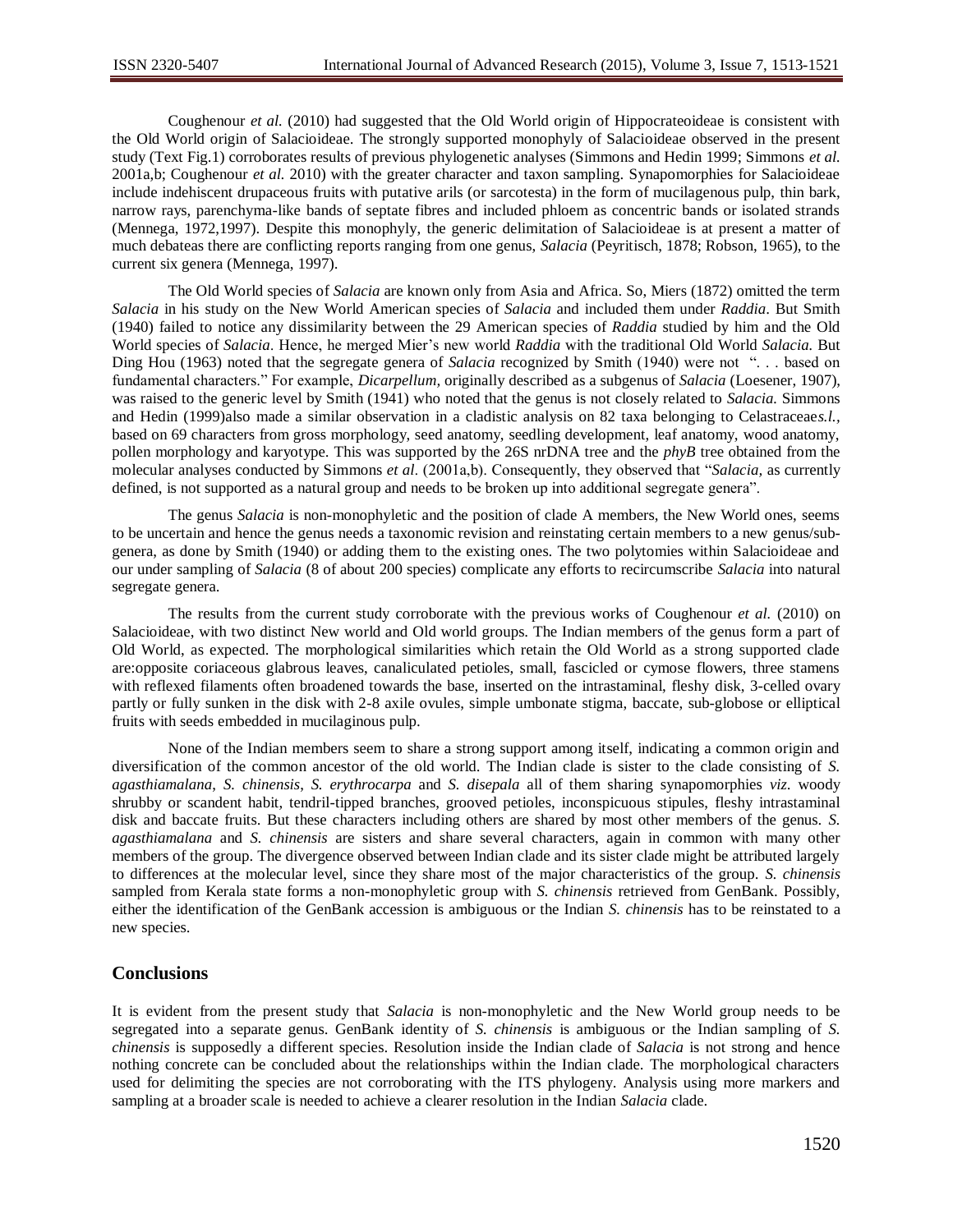# **Acknowledgements**

The authors are thankful to the University of Kerala for financial support and the Principals, Sree Narayana Colleges, Kollam and Chempazhanthy for facilities provided.

#### **References**

- Baldwin, B.G. (1992): Phylogenetic utility of the internal transcribed spacers of nuclear ribosomal DNA in plants: an example from the Compositae. Mol. Phylogenet. Evol. 1: 3–16.
- Bentham, G. and HookerJ.D., (1862): Genera Plantarum. Reprint, Wheldon& Wesley, Ltd. and Verlag. J. Cramer, New York, USA.
- Chase, M.W., Soltis, D.E., Olmstead, R.G.*et al.* (1993): Phylogenetics of seed plants: an analysis of nucleotide sequences from the plastid gene *rbc*L. Ann. Missouri Bot. Gard. 80: 528–580.
- Chase, M.W., Soltis, D.E., Soltis, P.S., Rudall, P.J., Fay, M.F., Hahn, W.H., Sullivan, S., Joseph, J., Molvray, M., Kores, P.J., Givnish, T.J., Sytsma, K.J.andPires, J.C. (2000): Higher-level systematics of the monocotyledond : an assessment of the current knowledge and a new classification. In: Wilson KL & Morrison DA (eds.). Monocots : Systematics and Evolution.CSIRO Press, Sydney. pp:3-16.
- Coughenour, J.M., Simmons, M.P., Lombardi, J.A.andCappa, J.J. (2010):Phylogeny of Celastraceae subfamily Salacioideae and tribe Lophopetaleae inferred from morphological characters and nuclear and plastid genes. Sys.Bot.35 (2) : 358-367.
- Coughenour, J.M., Simmons, M.P., Lombardi, J.A.andCappa, J.J. (2010):Phylogeny of Celastraceae subfamily Salacioideae and tribe Lophopetaleae inferred from morphological characters and nuclear and plastid genes. Sys. Bot.35 (2) : 358-367.
- Coughenour, J.M., Simmons, M.P., Lombardi, J.A., Yakobson, K.and Archer R,H. (2011): Phylogeny of Celastraceae subfamily Hippocrateoideae inferred from morphological characters and nuclear and plastid loci. Mol.Phylogenet.Evol.59(2) : 320-33.
- Cronquist, A. (1981):An Integrated System of Classification of Flowering Plants. Columbia University Press, New York, USA.
- Dandy, J.E. (1969): (275). 4662. *Salacia* Linnaeus, Mant.159, 293. Oct 1771. [CELAST.] T.: *S. chinensis* Linnaeus. [J. D. Hooker in Bentham and Hooker, Gen. Pl.1: 370. 1862; Loesener in EnglerandPrantl, Nat. Pflanzenfam*.*3 (5): 228. 1893; et op. cit*.* ed*.* 2. 20b: 217. 1942; R.H.S. Dict. Gard. 4: 1849. 1951]. Taxon18: 468.
- Ding Hou,(1963): Two additional Asiatic species of Glyptopetalum (Celastraceae). Blumea,12 : 57-60.
- Felsenstein, J. (1973): Maximum likelihood and minimum-steps methods for estimating evolutionary trees from data on discrete characters. Syst. Zool.22 : 240-249.
- Felsenstein, J. (1978): Cases in which parsimony or compatability methods will be positively misleading. Syst. Zool. 27 : 401-410.
- Fitch, W.M. (1971): Toward defining the course of evolution : minimum change for a specific tree topology. Syst. Zool*.*27 : 406-416.
- Gaut, B.S.and Lewis, P.O. (1995): Success of maximum likelihood phylogeny inference in the four-taxon case. Mol. Biol. Evol. 12 : 152-162.
- Getahun, A.andKrikorian, A. (1973):Chat : coffee's rival from Harar, Ethiopia. I. Botany, cultivation and use. Econ. Bot. 27: 353-377
- Guindon, S.andGascuel, O. (2003): A simple, fast and accurate algorithm to estimate large phylogenies by maximum likelihood. Syst. Biol. 52 : 696-704.
- Hassan, N.A.G.M., Gunaid, A.A., El Khally, F.M.Y.and Murray-Lyon, I.M. (2002): The subjective effects of chewing qat leaves in human volunteers. Ann. Saudi Med. 22 : 34-37.
- Huelsenbeck, J.P.andRonquist, F. (2001):MrBayes : Bayesian inference of phylogeny. Bioinformatics, 17: 754-755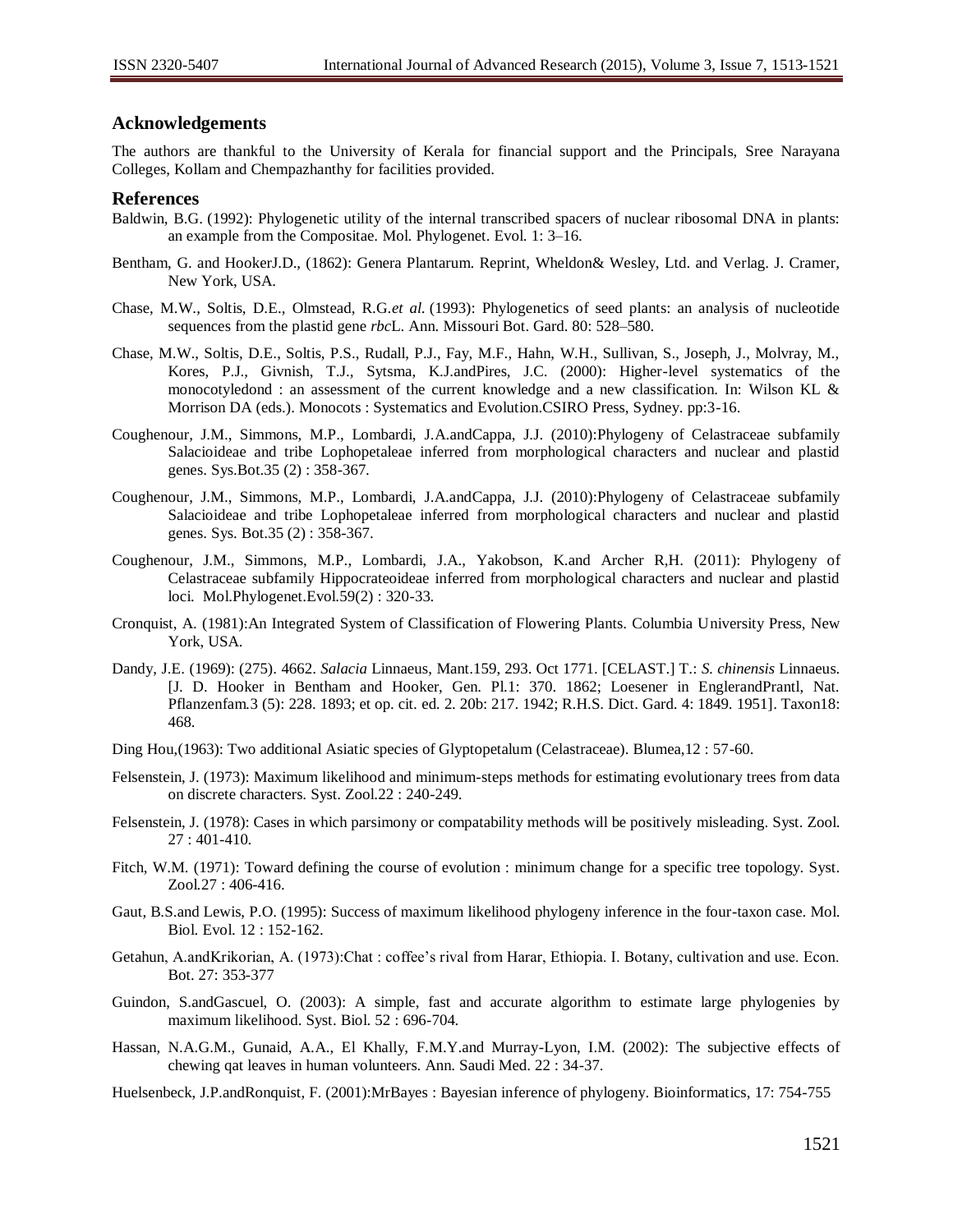- Jayaweera, D.M.A. (1981):Medicinal Plants Used in Ceylon.National Science Council of Sri Lanka, Colombo, Sri Lanka.
- Lobreau-Callen, D. (1977): Les pollens des Celastrales: (Illustrations, commentaires). Memoires et Travaux de l'Institut de Montpellier*,* 3: 1–116.
- Loesener, T. (1907):Hippocrateaceae. In Schlechter R. Beitragezurkenntnis der flora von Neu-Kaledonien. Bot. Jahrb*.*39:1–274.
- Loesener, T. (1942):Hippocrateaceae. *In* A. Engler, H. Harms, and J. Mattfeld [eds.], Die Natu¨rlichenPflanzenfamilien*,*2**0**b: 198–231. Duncker&Humblot, Berlin, Germany
- Mabberley, D.J. (2005):The Plant-Book. A portable dictionary of the Vascular plants. Cambridge: Cambridge University Press.,
- Matsuda, H., Yoshikawa, M., Morikawa, T., Tanabe, G.and Muraoka, O. (2005):Antidiabetogenic constituents from *Salacia* species. J Trad. Med.22(1) : 145-153.
- Mennega, A.M.W. (1997): Wood anatomy of the Hippocrateoideae (Celastraceae).IAWAJ. 18 (4) : 331-368.
- Miers, J. (1873): On the Hippocrateaceae of South America. Transactions of the Linnean Society28: 319–432.
- Peyritisch, J. (1878). Hippocrateaceae. In : Martius CFP & Eichler AG (Eds.). Flora Brasiliensis. 11(1). Frid. Fleischer. Lipsiae. pp .125-164.
- Posada, D. (2008): J Model Test: phylogenetic model averaging. Mol. Biol. Evol. 25: 1253-1256.
- Qiu, Y.L., Chase, M.W., Hoot, S.B., Conti, E., Crane, P.R., Sytsma, K.J. and Parks, C.R. (1998): Phylogenetics of the Hamamelidae and their allies: parsimony analyses of nucleotide sequences of the plastid gene *rbcL*. Int. J. Plant Sci. 159**:** 891–905.
- Ramamurthy, K.andVenu, P. (2005): Hippocrateaceae. In :Flora of KeralaVol I. Daniel P. (Ed.) Botanical Survey of India, Calcutta. pp : 695-696.
- Rambaut, A. (2010): Fig Tree 1.3.1. http://tree.bio.ed.ac.uk/software/figtree/.
- Ravikumar, K.andVed, D.K. (2000):Illustrated Field Guide for 100 Red Listed Medicinal Plants of Conservation Concern.Pub . FRLHT, Bangalore.
- Robson, N. (1965): New and little known species from the Flora Zambesiaca area XVI: taxonomic and nomenclatural notes on Celastraceae. Boletim da SociedadeBroteriana39: 5–55.
- Ronquist, F. andHuelsenbeck, J.P. (2003): MrBayes version 3.0: Bayesian phylogenetic inference under mixed models. Bioinformatics, 19 (12): 1572-1574.
- Saitou, N.andNei, M. (1987): The neighbor-joining method: a new method for reconstructing phylogenetic trees. Mol. Biol. Evol. 4 (4): 406-425.
- Sanderson, M.J. and Kim, J. (2000): Parametric phylogenetics ? Syst. Biol. 49: 817-829.
- Sang, T., Crawford, D.J.andStuessy, T.F. (1995): Documentation of reticulate evolution in peonies (*Paeonia*) using internal transcribed spacer sequences of nuclear ribosomal DNA: Implications for biogeography and concerted evolution. Proc. Natl. Acad. Sci. USA. 92: 6813–6817.
- Sasidharan, N. (2004):Biodiversity Documentation for Kerala. Part 6.Flowering Plants.KFRI Handbook No.17. pp. 276-278.
- Savolainen, V., Spichiger, R.andManen, J.F. (1997):Polyphyletism of Celastrales deduced from a non-coding chloroplast DNA region. Mol. Phylogen.&Evol. 7: 145-157.
- Shareef, S.M.andSanthosh Kumar, E.S. (2013): Taxonomic notes on *Salacia brunoniana* Wight &Arn. (Celastraceae) – an endangered species of the Peninsular India. Indian Journal of Forestry, 36(2) : 273- 276.
- Siddall, M.E. (1998): Success of parsimony in the four-taxon case : long-branch repulsion by likelihood in the Farris Zone. Cladistics, 14 : 209-220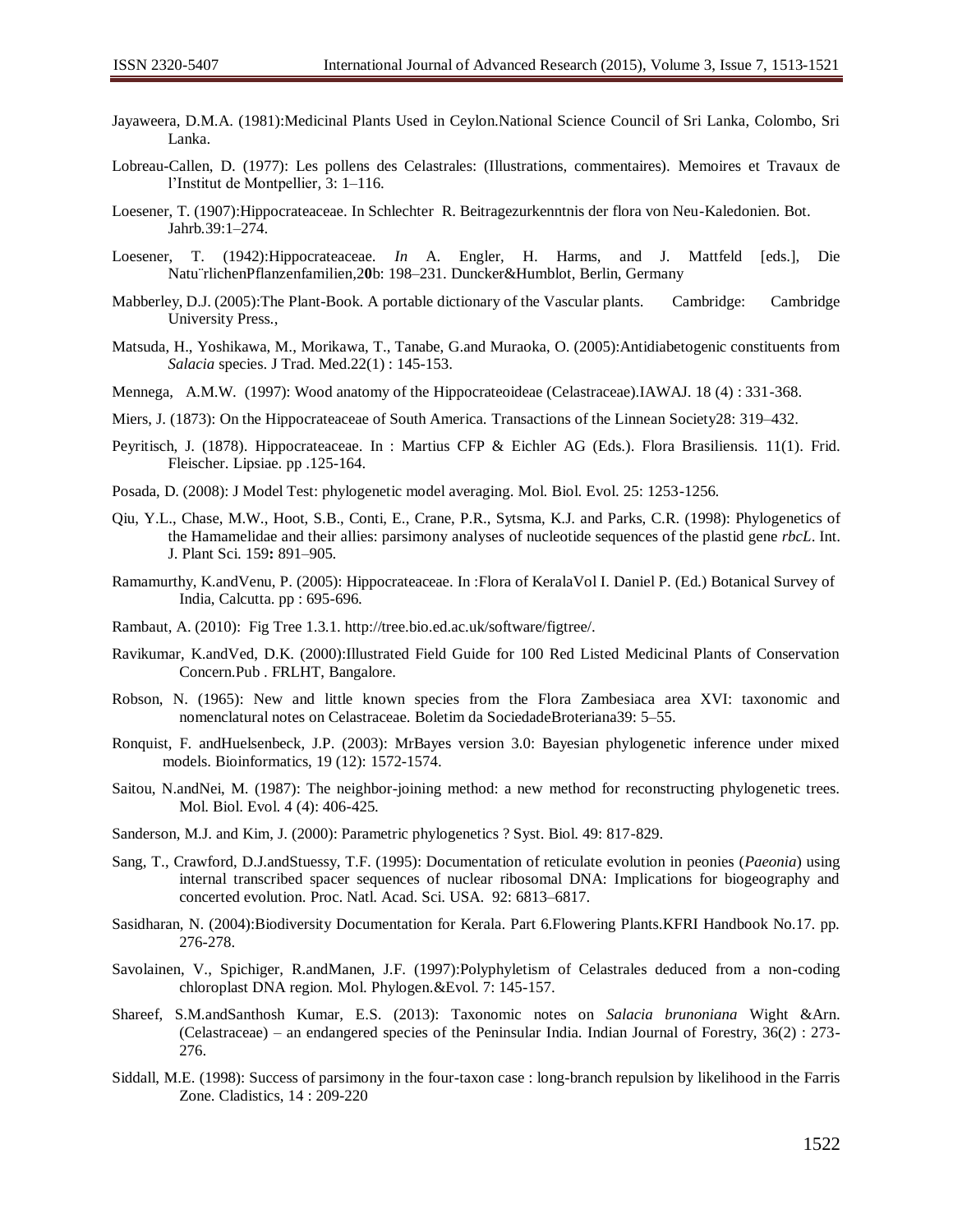- Silvestro, D.andMichalak, I. (2012):raxmlGUI : a graphical front-end for RAxML. Org. Diver. Evol. 12(4) : 335- 337.
- Simmons, M.P.and Hedin, J.P. (1999): Relationships and morphological character change among genera of Celastraceae*sensulato* (including Hippocrateaceae). Ann. Missouri Bot. Gard.86: 723–757.
- Simmons, M.P., Clevinger, C.C., Savolainen, V., Archer, R.H., Mathews, S.and Doyle, J.J. (2001a):Phylogeny of the Celastraceae inferred from phytochrome b gene sequence and morphology. Amer J Bot. 88(2): 313- 325.
- Simmons, M.P., Savolainen, V., Clevinger, C.C., Archer, R.H.and Davis, J.I. (2001b):Phylogeny of the Celastraceae inferred from 26S nuclear ribosomal DNA, phytochrome B, *rbcL*, *atpB*and morphology. MolPhylogenetEvol. 19(3): 353-366.
- Simmons, M.P., Coughenour, J.M., Lombardi, J.A.&Cappa, J.J. (2009a): Phylogeny of Celastraceae subfamily Salacioideae and tribe Lophopetaleae inferred from morphological characters and nuclear and plastid genes. P. 158, in Botany and Mycology 2009. Snowbird, Utah July 25-29. Abstract Book.
- Simmons,M.P., Coughenour, J.M., Lombardi, J.A., Yakobsen, K.and Archer, R.H. (2009b): Phylogeny of Celastraceae subfamily Hippocrateoideae inferred from morphological characters and nuclear and plastid genes. P. 164, in Botany and Mycology 2009. Snowbird, Utah July 25-29. Abstract Book.
- Singh, N.P, Vohra, J.N., Hajra, P.K.and Singh, D.K. (2000):Flora of India Vol. 5. Botanical Survey of India, Calcutta.
- Smith, A.C. (1940): The American species of Hippocrateaceae. Brittonia3: 341–555.
- Smith, A.C. (1941): Notes on old world Hippocrateaceae. Am. J. Bot. 28:438–443.
- Smith, A.C.and Bailey, I.W. (1941):*Brassiantha*, a new genus of Hippocrateaceae from New Guinea. J. Arnold Arbor. 22 : 389-394.
- Soltis, D.E., Johnson, L.A.and Looney, C. (1996): Discordance between ITS and chloroplast topologies in the *Boykinia* group. Syst. Bot. 21: 169–187.
- Soltis, P.S., Soltis, D.E., Chase, M.W., Mort, M.E., Albach, D.C., Zanis, M., Savolainen, V., Hahn, W.H., Hoot, S.B., Fay, M.F., Axtell, M., Swensen, S.M., Nixon, K.C.and Farris, J.J.S. (2000): Angiosperm phylogeny inferred from a combined dataset of 18S rDNA, *rbcL*and *atpB*sequences. Bot. J. Linn. Soc. 133: 381–461.
- Stevens, P.F. (2001 onwards): Angiosperm Phylogeny Website. Version 12, July 2012 [and more or less continuously updated since].
- Sujana, K.A., Nagaraju, S., Ratheesh Narayanan, M.K.and Anil Kumar, N. (2015): A new species of *Salacia* (Celastraceae) from India. Taiwania 60 (2): 91-94.
- Swafford, D. (1996):*PAUP : Phylogenetic Analysis Using Parsimony (and other methods), version 4.0 (test version).*Sinauer Associates Inc., Sunderland, MA.
- Tamura, K., Peterson, D., Peterson, N., Stecher, G., Nei, M.and Kumar, S. (2011): MEGA 5 :Molecular evolutionary genetics analysis using maximum likelihood, evolutionary distance and maximum parsimony methods. Mol. Biol. Evol. 28: 2731–2739.
- Thompson, J.D., Gibson, T.J., Plewinak, F., Jeanmougin, F.and Higgins, D.G. (1997): The CLUSTAL-X windows interface: flexible strategies for multiple sequence alignment aided by quality analysis tools. Nucl. Acids Res. 25 : 4876-4882.
- Thompson, J.D., Higgins, D.G.and Gibson,T.J. (1994): CLUSTAL W :Improving the sensitivity of progressive multiple sequence alignment through sequence weighting, position-specific gap penalties and weight matrix choice. Nucl. Acids Res. 22 : 4673-4680.